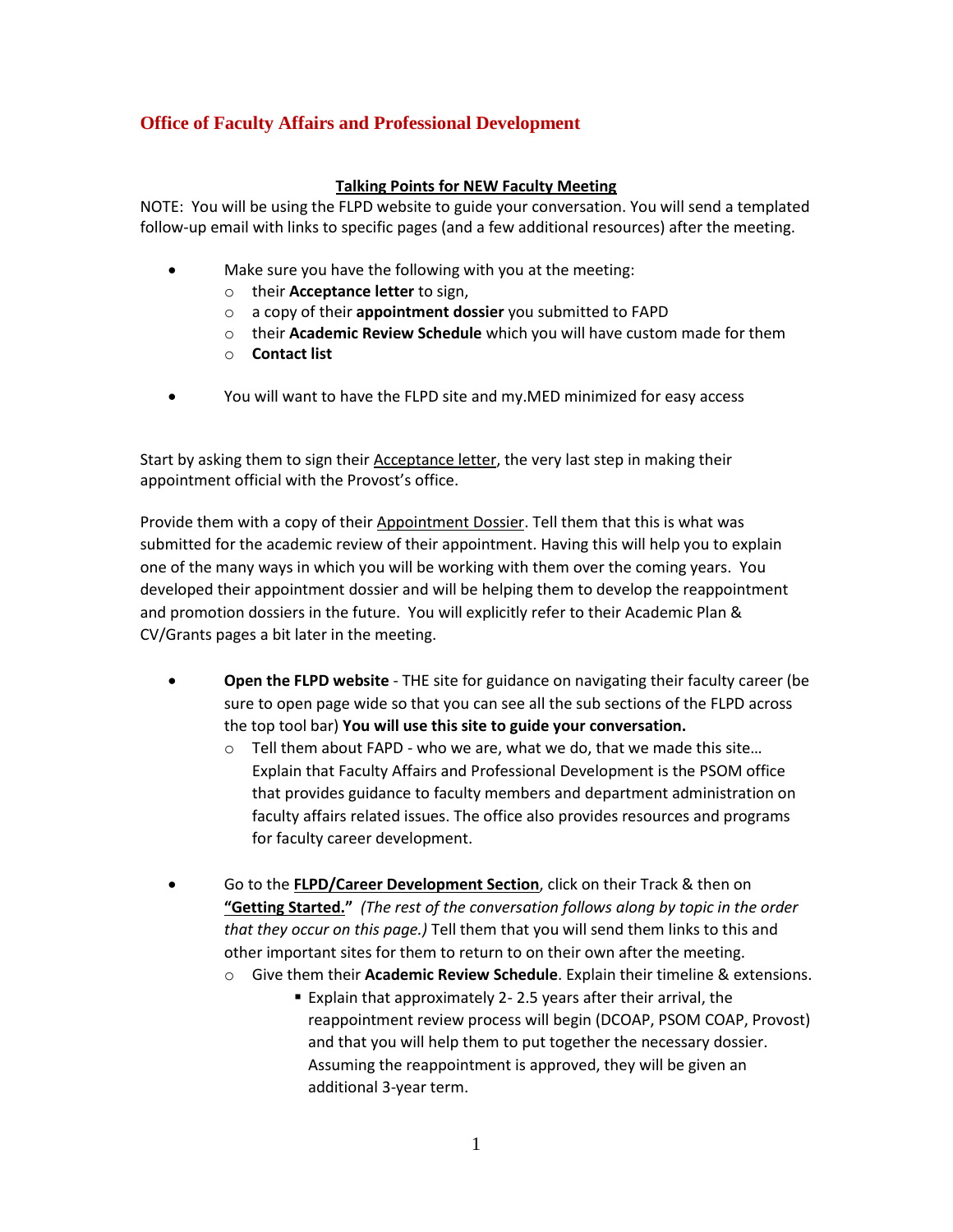- **If they are Tenure, CE, or Research track explain that they have a** mandatory review year for promotion. Tell them when that review will begin and when the Promotion will be effective, assuming it is approved.
- **Tell them that the PSOM encourages faculty to submit an extension** request if they have a qualifying life event and that this will postpone their academic reviews by one year. They can request up to three extensions.
- o Show them their **Academic Plan (in their dossier copy)** explain that this is their Job description with a break-down of effort allocation across responsibility areas. Tell them should they ever feel that something seems inappropriate, to talk to their **Mentor**. Make sure they know their mentor and let them know if they ever want to add someone to their mentoring team or change mentors, they should bring this up with their Chair or Division Chief.
- o Show them their **FEDS** CV (in their dossier copy) & then show them their online record. Explain that for Academic Review processes (reappointment, promotion annual department reviews etc.) their CV must be in the PSOM required format. Explain that there is a guide explaining the required format which you will send to them. Indicate that you (or an administrative assistant) have entered their CV and grants information to the system, but that they must now regularly maintain it. If a person other than you is charged with assisting the faculty member with maintaining their CV, identify their name and contact info.
	- **Briefly show them how FEDS works sample entry for a new teaching** activity (if you really know one they are doing – add a real one) and a new publication if CE, Tenure, or Research. Show them the **bibliography section explanations** for categorization by pub type.
- $\circ$  Explain that they (Tenure, CE and AC tracks) must keep track of all their teaching activities. Show them the **Teaching Activities Workbook** which they will use for this purpose. Encourage them to save the workbook on their desktop and to update it regularly. Indicate that these charts will be reviewed by the department Education Officer for Reappointment and will be part of the complete EDB required for promotion. Explain that the workbook is organized by teaching activity type and that they should use 1 sheet per year. Tell them you will send them the guide to all the teaching types and the credits assigned for each type in the follow-up email after the meeting.
- $\circ$  Explain that most, but not all, teaching activities are evaluated and that these evaluations are included in reappointment & promotion reviews. Tell them that most evaluations are stored in the **Teaching Evaluation Database (TED)**
	- Show them your EO's (or other agreeable colleague's) **TED report**. Explain that teaching evaluation data is downloaded to TED (Teaching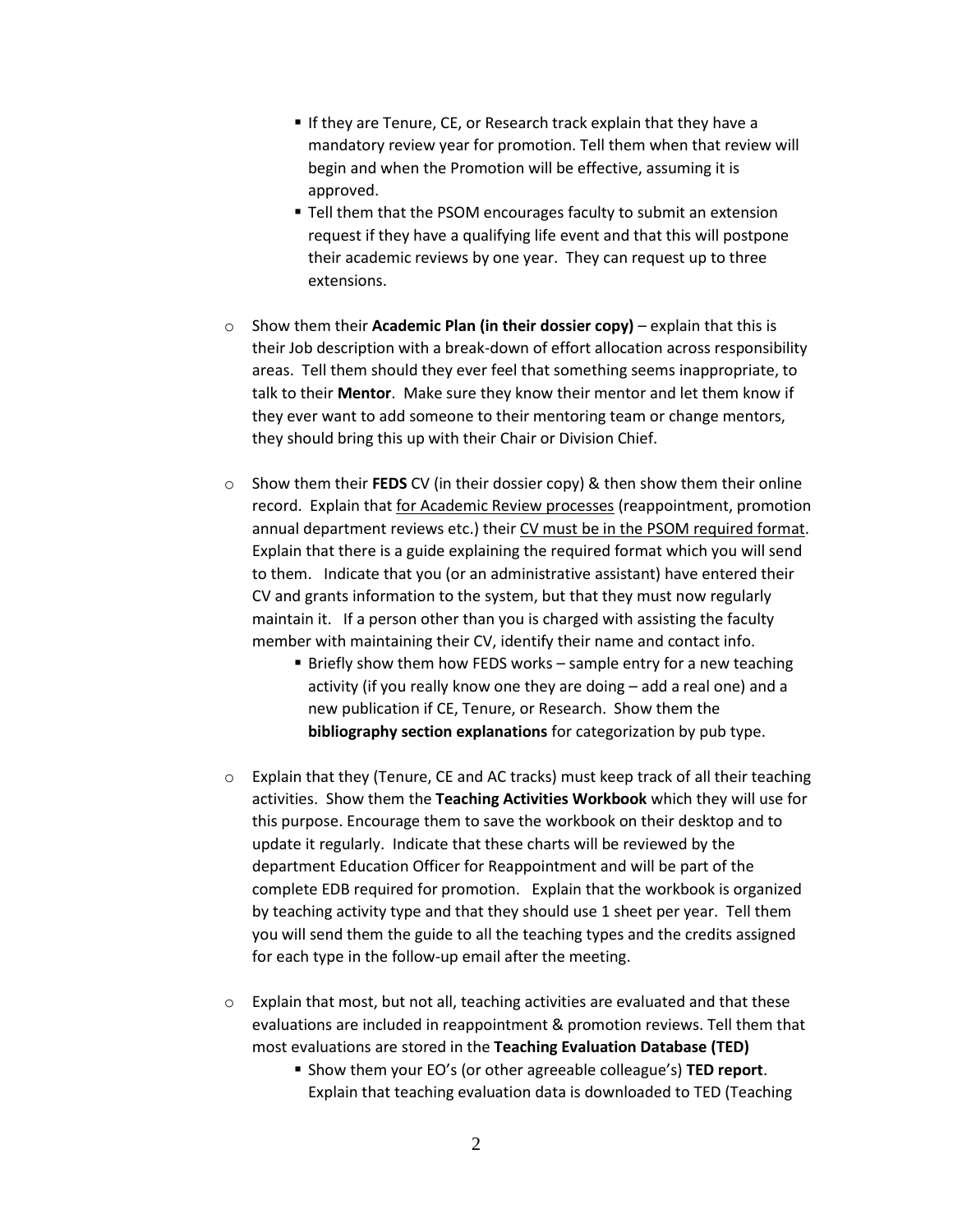Evaluation Database) 2x per year (typically January and July). Explain that while not all teaching activity types are collected here, many are – but they must keep their own records and check at the end of each semester to see if everything they expected to be there is and to see valuable feedback from their learners.

- $\circ$  Click on Professional Development Teaching Requirement and go through the **required Onboarding for Teaching program** and the classes they must take. Explain that all new assistant professors who have teaching responsibilities (Tenure, CE and AC tracks ) are required to complete a total of 4 professional development teaching classes designed to enhance teaching skills within their first two years.
	- Click on Required by Month Three & tell them about **Digital Welcome – show them that it will start as soon as they click it and encourage them to do so right away**
	- Click on Required by June 30<sup>th</sup> and tell them about **PSOM 101** − **help them register today!**
	- Click on by your second year and tell them about **Electives**
- Briefly **Click through Preparing for Reappointment** and tell them to review it at their leisure after they get settled in. Be sure to tell them when to expect you to contact them to get started on their first reappointment dossier (maybe as soon as Summer 2020)
- Briefly **Click on Preparing for Promotion** just to breeze through content. Again, tell them to review it at their leisure, but to be sure to do so they will know what to expect.
	- $\circ$  Remind them how important it is to meet with their mentors, to review their Academic Plan, to keep their CV & Grants up to date online, and to keep track of their teaching.
	- $\circ$  Point out the variety of short videos we have featuring PSOM leadership talking about specific topics
- Go all the way back to the top of the page and **Click on Workshops +** tab to inform them of the variety of offerings we have.
	- $\circ$  Go to Overview and scroll to the bottom of the screen with the 4 sections e-learning modules (independent, non-interactive), Online Courses (instructorled, interactive), Traditional classes (in-person), and a Media Gallery of short video tutorials made by PSOM Leadership on a number of career development topics
- For those who will be engaged in clinical research, click on the **Research & Scholarship** tab at the top of the page and scroll down to **Clinical Research Training**. This takes you to the website for the Office of Clinical Research which is responsible